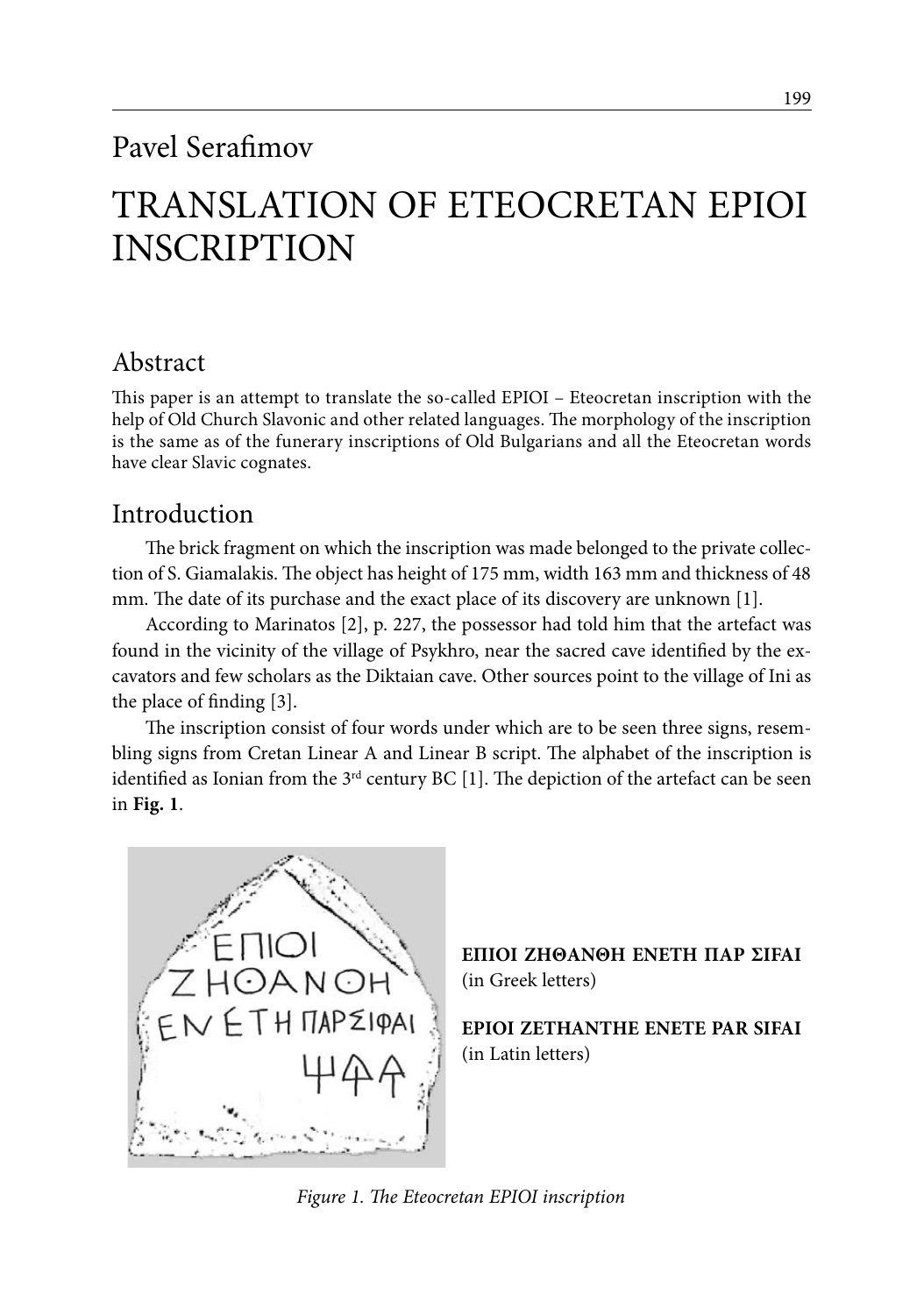I have to mention few things about the transcription and the reading. The Greek letter **H** (*ita*) now has the sound value **I**, whereas in the antiquity its sound value was **E**. What was the sound value of **H** in the Eteocretan language (**E** or **I**) cannot be determined with certainty.

**ΠAP ΣIFAI (PAR SIFAI)** could be seen as two separated words just like Brown [3] sees it (cf. below) **ΠAP** and **ΣIFAI**, or as a single one - **ΠAP ΣIFAI**, depending on one's personal view.

A few scientists considered the inscription to be a modern fake. According to Kaldhol [4] the letter **N** was too modern and that indicated forgery. Kritzas [5] thought that the inscription is not authentic because of other reason. He claimed that he saw clear traces of modern attempts to conceal the fresh traces of the cutting of the brick, and the engraving of the stone [3].

### Previous reading and interpretation

Brown [3] has made an attempt to interpret the inscription as Greek. **ΕΠΙΟΙ** should represent a verb in optative mood – *he, she come upon*. **ΕΝΕΤΗ** was perhaps a fem. adjective – *inserted*, or fem. noun – *pin, broche*. **ΠAΡ** was proposed to be a Doric variant of Classical Greek **ΠΑΡΑ** *– to the side of*. **ΖΕΘΑΝΘΗ** was interpreted as a personal name – *Zethante*, perhaps theonym. **ΣΙΦΑΙ** was considered to be a personal name – *Siphas*.

According to Brown the translation from Greek should be: May (the goddess) Zethanthe go (to be at curse) implanted in Siphas household

In personal letter to Brown, J. Chadwick [6] objected this interpretation. He pointed out that the 3 Greek words **ΕΝΕΤΗ, ΠAΡ, ΖΕΘΑΝΘΗ** do not make good sense together. Also the Doric **ΠAΡ, ΣΙΦΑΙ** do not harmonize with Attic-Ionic **ΕΝΕΤΗ –** *inserted*.

Brown [7] also presents possible Celtic and Semitic translations, but he himself calls them mistranslations - a spoof.

#### Discussion

I would like to bring attention on the authenticity of the artefact, which was questioned by Kaldhol and Kritzas. Kaldhol [4] considered the Letter **N** of different period than the rest. But the so called "modern" **N** could be just a local variant, since not all the types of the Greek alphabet developed at a uniform rate.

The main objection of Kritzas [5] was that the artefact displayed clear traces of modern attempts to conceal the fresh traces of cutting and engraving on the surface of the artefact. Those "traces" could indeed be recent (but unintentional). The discovery and recovery performed untrained and inept individual(s) who failed to properly catalogue the find. The lack of proper documentation is in fact evidence of their lack of expertise. Giamalakis and Marinatos (as professional scientists), however, did not question the authenticity of the object.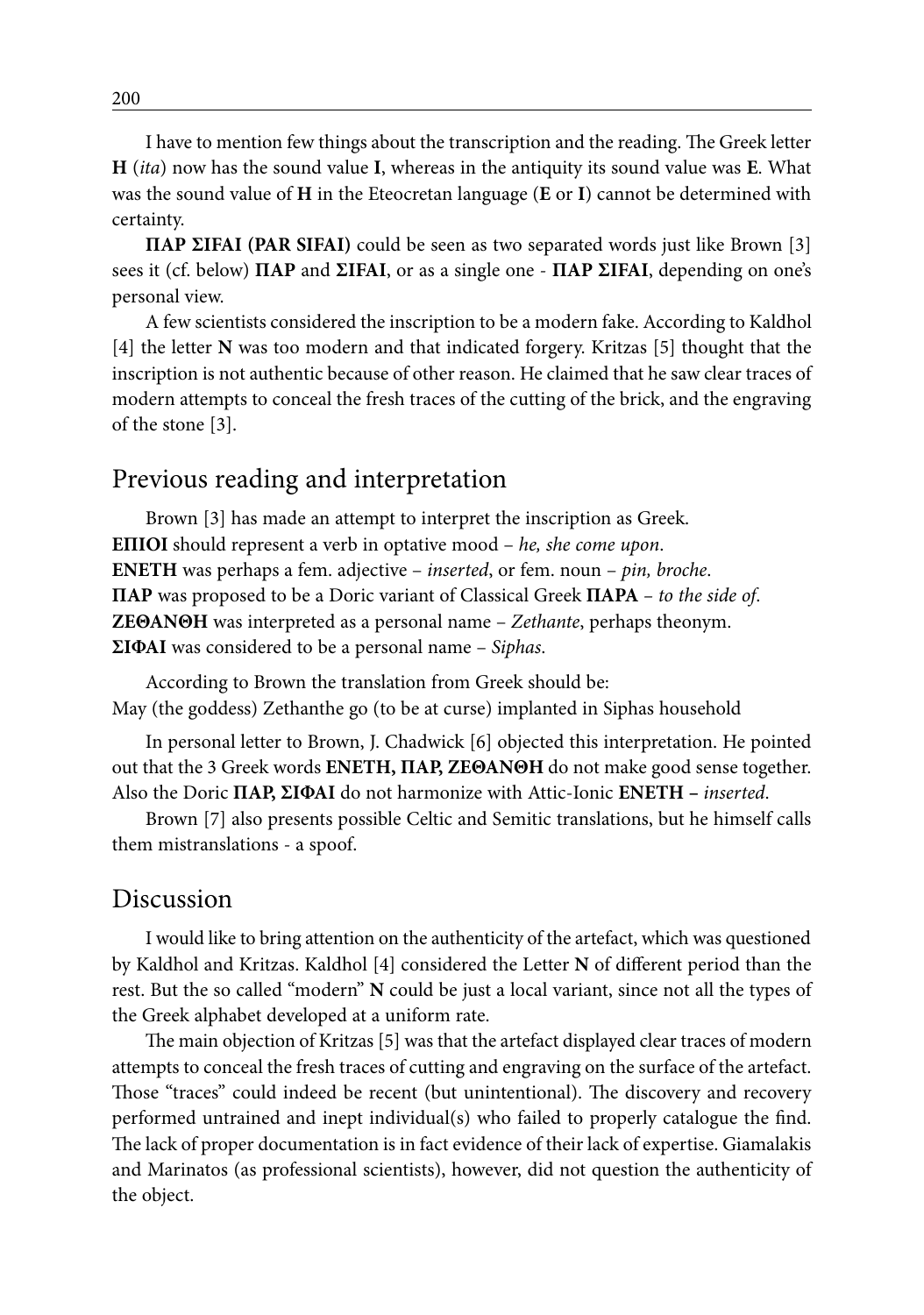On the basis of Slavic morphology, i.e.: 1 – *demonstrative pronoun*, 2 – *verb*, 3 – *personal name*, 4 – *title or adjective*, I propose a comparison to a 10<sup>th</sup> century AD Old Bulgarian inscription and subsequent classification of the EPIOI inscription as Slavic: **Sǎde ležitǎ Mostič čirguboilǎ** – *Here lies Mostič čirguboil* [8], *p.* 289

**SǍDE** – *here* – dem. pronoun **LEŽITǍ** – *lies* – verb

**MOSTIČ** – personal name

**ČIRGUBOILǍ** – title

The same build-up is evident in the Eteo-Cretan inscription.

**EPIOI** seems to be a demonstrative pronoun – **this, that** (**here**) related to Luwian **apa**  – *that,* Hittite **apa** – *that,* Lydian **epad**- *this*, Lycian **ebei** – *here*, Vedic Sanskrit / Avestanic **ava** – *this,* O.Ch. Sl. **ovǎ** – *this*, **ovǎde** – *here*, Croat. **evo** – *here is, here are,* Serb**. ovi** – *these* and Russ. **етый** (etǎi) – *these*.

EPIOI isn't exactly equivalent of Slavic EVO and OVI, but the difference could be explained by the fact that we don't know what was the exact sound value of the Eteocretan letter P (**Π**) Perhaps it represented both P and V sound and EPIOI might be pronounced EVOI, EVI?

Let's also not forget that even if Eteocretan was a Slavic language, it was a separate one and evolved in isolation for a very long time. That would produce inevitably much deviation.

**ZETHANTHE** (or **ZITHANTI**) seems to be conjugation – 3 pers. pl. of the verb *to sit*: **sadanti** – *they sit* (Sanskrit), **sedatǎ** – *they sit* (O.Ch. Sl) e.t.c. In O.Ch. Sl. **sedati** means not only *to sit,* but also *to be situated at, to lay at*.

**ENETE** (or ENETI) represents the ethnonym ENETI (known also as Paphlagonians). Paphlagonians were regarded by Strabo as kin to Veneti from Galia Belgica and to the Adriatic Veneti [9], IV. 4.1.

None of the branches of the Venetic people were known as traditional inhabitants of Crete, but that doesn't mean that they didn't inhabit the island of Minos in the deep antiquity. Lycians were traditionally placed in Asia Minor, but according to Herodotus [10], I-173, Lycians lived on Crete, long before the Greeks arrived there.

Judging by the fact that Eneti (also called Veneti and Paphlagonians) were spread from Asia Minor to the Alps and to the Atlantic Ocean, it wouldn't be improbable that some of them could have reached Crete in the antiquity. Let's not forget that the Gaulish Veneti were famous seafarers and controlled important trading routes [9], IV. 4.1.

**PARSIVAI** could be an adjective consisting of 2 parts: **PAR** and **SIFAI.**

**PAR** corresponding to Sanskrit **pra** – *over, too, excessive*, *much*, Sanskrit **para** – *beyond, exceeding, supreme*, common Slavic **pra, pre** *– over*, *too, excessive*, *beyond*.

In Bulgarian dialects **pra** is pronounced **пъра** (**pǎr**a). This variant is closer to the Eteocretan PAR. Eteocretan **PAR** is related also to English O**VER**, German Ü**BER** – *over, supreme*, and French **TRE**S- *too, over*.

**SIFAI** corresponds to Sanskrit **shubha**, **shvita** – *shine,* Luwian **šiwat** – *day light*, common Slavic **svet** – *light*, Slovenian **seva**ti – *to shine* and Thracian **ZIBI** – *noble, bright* (in **ZIBI**TIUDES – *noble people* [11].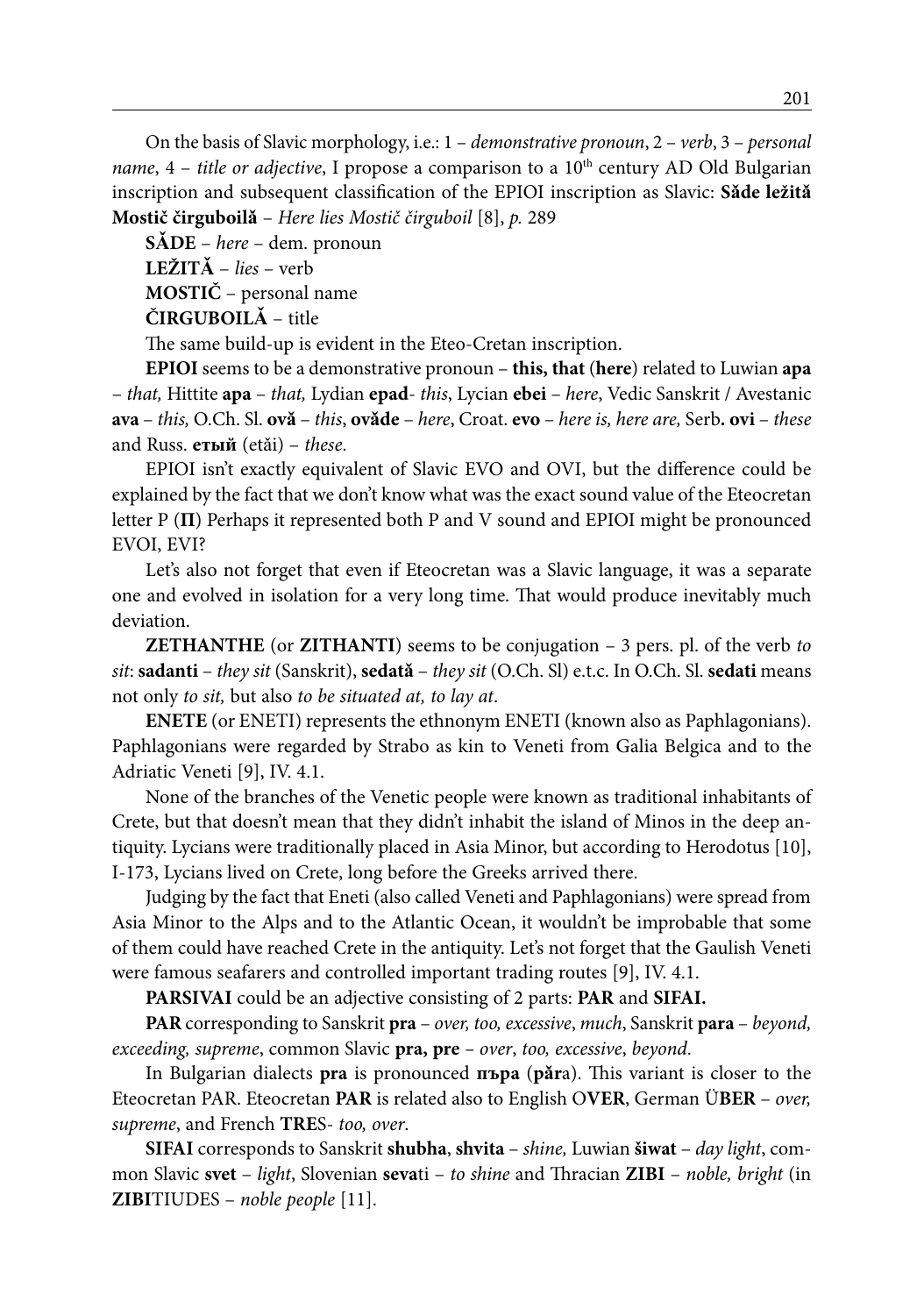**PARSIFAI** (or PAR SIFAI) means in my opinion – *most illustrious (most noble ones*). But it could also be related to Slovenian **PRISEVAJ** – *Come here bringing your shine!* The phrase isn't recorded, but in principle is possible in Slovenian [12].

I have to add something further about the last word PARSIFAI (or PAR SIFAI).

None of the cases cause a problem for the Slavic orthography. In Bulgarian language two variants are possible when we use the particle PRE *– too*, *excessively*, *over*. It could be used apart from the next word, but also "welded":

**1. пре** много (**pre** mnogo) – *too much*

**2. пре**спокойно (**pre**spokoino) – *too easy*

In Bulgarian dialect these phrases are:

**1. пъре** мъногу (**pǎre** mǎnogu) – *too much*

**2. пъре**спокойну (**pǎre**spokoinu) – *too easy*

#### New interpretation

I see few possibilities for translation of the Epioi inscription:

**1.** *Here lie (are buried) Eneti most noble ones.*

**2.** *These buried (people are) Eneti most noble ones*.

**3.** *These buried (are) Eneti, come (God) bring your shine (upon them)*

The function of the three signs under the inscription, however, is rather enigmatic and it is very hard to determine what exactly the signs are. Brown [7] reads the sign combination as RE-A-NJA. Duhoux [2] has various suggestions. According to him the first sign could be the Linear B sign **I**, the second sign could be the Linear B sign **ZO** and the third sign could be a developed variant of Linear B sign **SI**, but resembles also the sign from Cretan hieroglyphic script catalogued as P-20 by Evans [1].

There exist few different possibilities explaining the function of the signs:

**1.** The signs may have sound values of Linear B signs and the meaning would be: RE-ZO-L(?) (**rezal, razil** -*I wrote*).

In the classical Linear B the character with the sound value of LA is not known, but there were other deviating Linear scripts on Crete, one of them might have had such a sign**.** In antiquity, Linear Cypriote script did have a character with the sound value of **LU** [13], p. 54, resembling much the last character of the Eteocretan inscription. Many Cypriote Linear signs resembled strong Linear A and Linear B signs of Crete [13], p. 53. And on Crete there were not one, but several types of Linear script [14], p. 43.

If the three signs below the inscription represent syllables of a variant of Linear script they might form a single word. The first sign could be a deviating variant of **RE** (Lin. B), second -**ZO** (Lin. B), the third could be **LA, LU** (?) so we get: **RE-ZO-L(A, U) –** *wrote,* **(**corresponding to the past tense of common Slavic verb **rezati** – *to cut, to make a notch.*)

**2.** The signs could represent family coats of arms belonging to few (three) buried Enetic nobles. It seems that the number of the deceased people was more than one, most probably three, because the signs were three. Usually one sign was used as coat of arms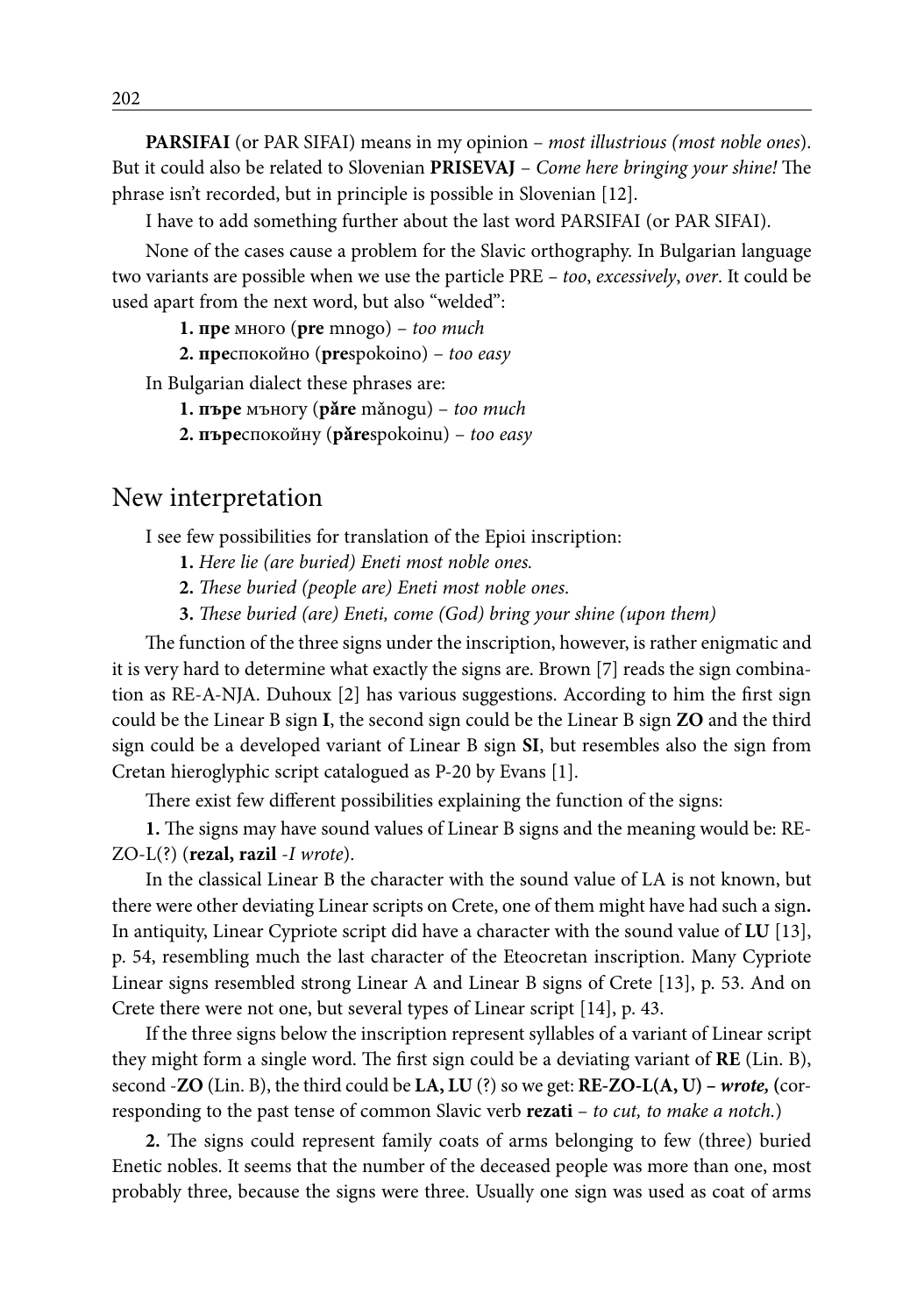of a noble person, I'm not aware of any deviations, i.e. the use of two, or more signs for one person.

Also the ending I (E) in ENETI (ENETE) suggests more than one buried person, because it corresponds to the Slavic endings E, I, of words in plural: LJUDE – *people,* CARE- *kings,* MOMCI – *lads*, REKI – *rivers* (Blg.).

Signs strongly resembling those of the Epioi inscription were chiselled on the grave steles of the Bosporian kings. The trident was used as the coat of arms in Kievan Russia and also by the Old Bulgarians. Similar signs were used also in Northern Italy in the  $10<sup>th</sup>$  century BC in the Villanova culture [16], p. 57. In later times that custom ceased to exist.

**3.** There is also a possibility that the signs on the artefact were left by ancient Iberians because the three signs from the inscription show some resemblance with Celto-Iberian letters of the 3rd century BC. The trident-like letter has the sound value of **T**, the arrowlike letter has the sound value of **U** and/or **V**, whereas the triangle crossed by a line has the sound value of **DU** [15] pp. 24-29. Celt-Iberians weren't homogenous people as the name suggests. Strabo narrates that in the beginning they were hostile to each other and waged many wars, but later they were united in one community. I think that Celts were responsible for the Celt-Iberian alphabet, judging from the similarities of that writing system with the Venetic, Lepontic and Gaulish alphabets, which were also older than the Celt-Iberian alphabet.

Because Iberians had another language, different from that of the Celts, the alphabet of the newcomers (the Celtic tribes) had to be modified (to Iberian speech) and new signs were added.

Although the resemblance to the ancient Iberian script is great, the probability that the signs were left by Iberian people is very small. The former four (five) words of the inscription are definitely not Iberian. The three signs combination of Iberian letters has sound value TUDU, which could be an ancient Iberian word, but it is very unlikely that a single Iberian word would be an equivalent to the former four (five) words from another language in order to make a bilingual inscription.

**4.** The last possibility I suggest for the meaning signs is that they were religious symbols having origin in the hieroglyphic script preceding the Linear scripts.

In such a case the last word from the inscription - **PARSIFAI** (**PAR SIFAI**) would correspond best to the Slovenian *PRISEVAJ* – *Come here bringing your shine*! PARSIFAI (PAR SIFAI) could have been an evocation to some solar deity.

This version seems to me the most probable one. On the tomb stone of the Old Bulgarian king Persian there were chiselled out various solar signs in the introduction and among the words of the inscription [17], p. 177.

Solar signs were chiselled also into the Steinberg inscription from  $5<sup>th</sup>$  century BC, which appeared to be an ancient Slavic one [18], p. 179.

All three signs from the Eteocretan inscription were present in the Old Bulgarian Runic system: Nr 39 - arrow-like, Nr 42 - trident-like and Nr 68 - triangle crossed by a line (after Beshevliev [17], p. 87).

I have to mention that in the deep antiquity Venetic tribes also occupied the lands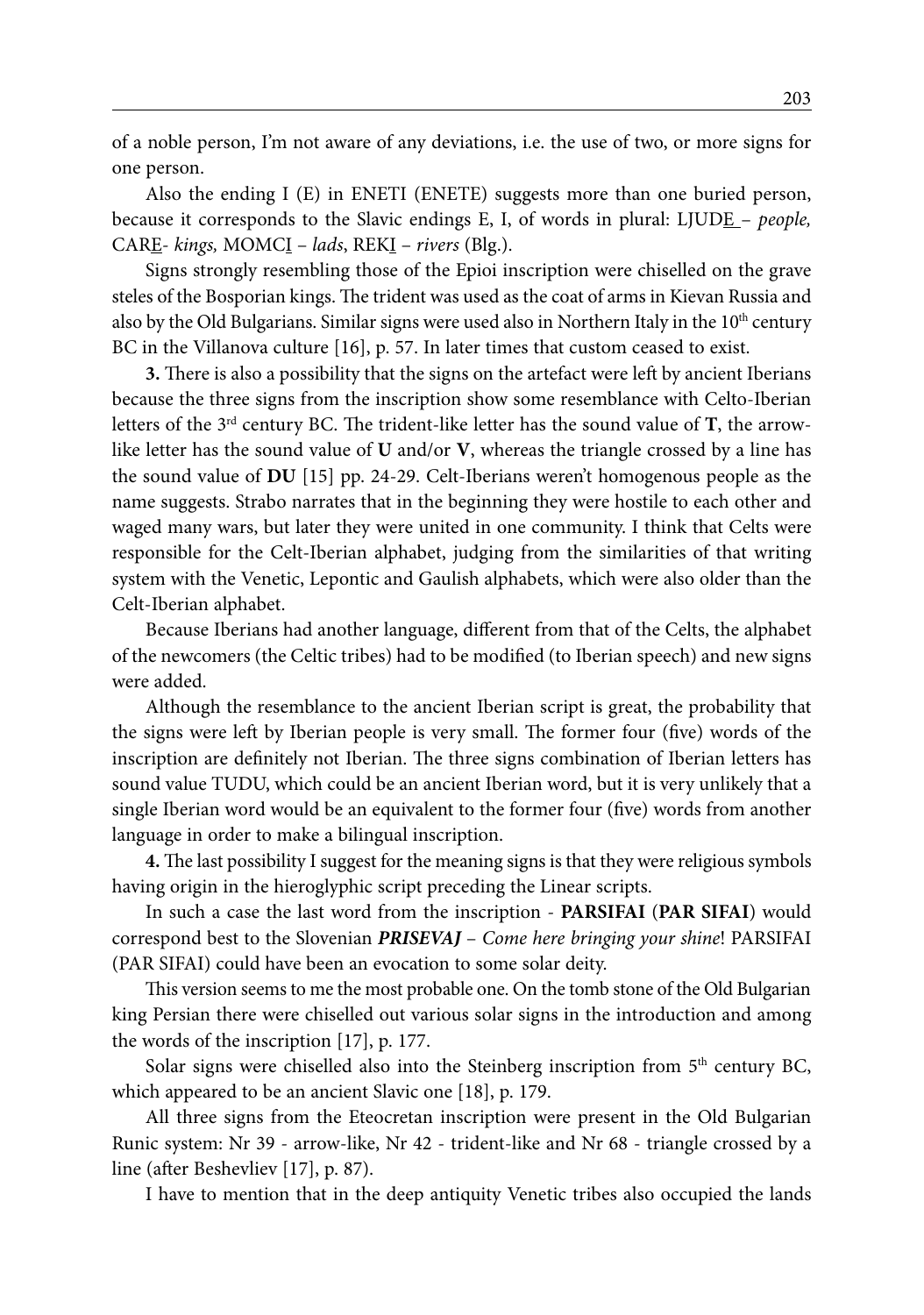along the lower Danube, the homeland of the Old Bulgarians [16], p.˝77, whose Slavic origin was substantiated by the anthropologist M. Popov, cf. [19], p. 170.

Also, the Eteocretan signs resemble some signs from the ancient Danube script: The second sign resembles the sign DS 53 whereas the third sign resembles the sign DS 46 [20], p. 244.

Of course, the meaning of the signs remains uncertain. Unless other, similar artefacts (with letters and signs) are found, the possibilities proposed above remain just a suggestion to be considered in future work.

If we compare of Eteocretan words with Slavic ones, Lycian [21] (because Herodotus testified that once they inhabited Crete [10], I-173), Greek, and Sanskrit translations of Slavic words, Table 1, we see that the greatest resemblance is between the Eteocretan and Slavic words.

| Eteocretan                           | <b>Slavic</b>                                                                                    | Greek                                   | Lycian                          | Sanskrit                                              |
|--------------------------------------|--------------------------------------------------------------------------------------------------|-----------------------------------------|---------------------------------|-------------------------------------------------------|
| <b>EPIOI</b>                         | $EVO - this$ , here $Cr$ .<br>$OVI$ – these Sr.<br>OVA – this O.C.Sl.<br>$ET\AA I$ – these Russ. | $Av\tau\dot{\circ}$ – this, that        | EBE, EBEI<br>- this, that, here | $AVA - this, that$<br>$ETAT - this$ ,<br>here is, see |
| <b>SETHANTHE</b><br><b>SITHANTHI</b> | $SEDETI - to sit C.SI.$                                                                          | $K$ άτομαι – I sit<br>Kηδεύνω – to bury | $ISTAI - to sit$                | $SADATI - to sit$                                     |
| <b>ENETE</b><br><b>ENETI</b>         | Eneti, Veneti, Vendi<br>– Sl. ethonym                                                            |                                         |                                 | VANDAYATI-<br>to praise                               |
| <b>PAR</b>                           | $PRE - too, excessive$<br>$C.S.$ PÅRE – excessive<br>B.Dial.                                     | $\Pi$ ερ – a lot                        | $PRI - over$                    | PRA, PARA<br>- too, excessive,<br>beyond              |
| <b>SIFAI</b>                         | SEVATI – to shine Sl.                                                                            | $\Sigma$ αφής – clear                   | $ZBALI - deity$<br>bright one   | <b>SHVITA</b><br>- bright                             |

**Table 1.** Comparison of Eteocretan words with Slavic, Lycian Greek and Sanskrit

The Greek counterparts of the Eteocretan words are presented in Table 1 only as Indo-European cognates. Neither Brown's choice nor my choice of the Greek words is suitable to build a grammatically correct phrase, simply because the Epioi inscription was not left by Greek speaking people. The Greek language does offer distantly related words only because Greek belongs to the same language family.

On the other hand, there isn't any problem combining the Slavic words, which I propose as the corresponding ones. Of great importance is the fact that the Eteocretan SETHANTHE (SITHANTHI) is of the Satem type (like all Slavic languages) while Greek words Κάτομαι *– I sit*, and Κηδεύνω – *to burry* are of the Kentum type.

In support of the suggestion that the language of the Eteocretan Epioi inscription is Slavic, is the genetic research showing that the Slavic Macedonians (who belong to the oldest population of the Balkans) are genetically closely related to the Cretans and not to the neighbouring Greeks [22].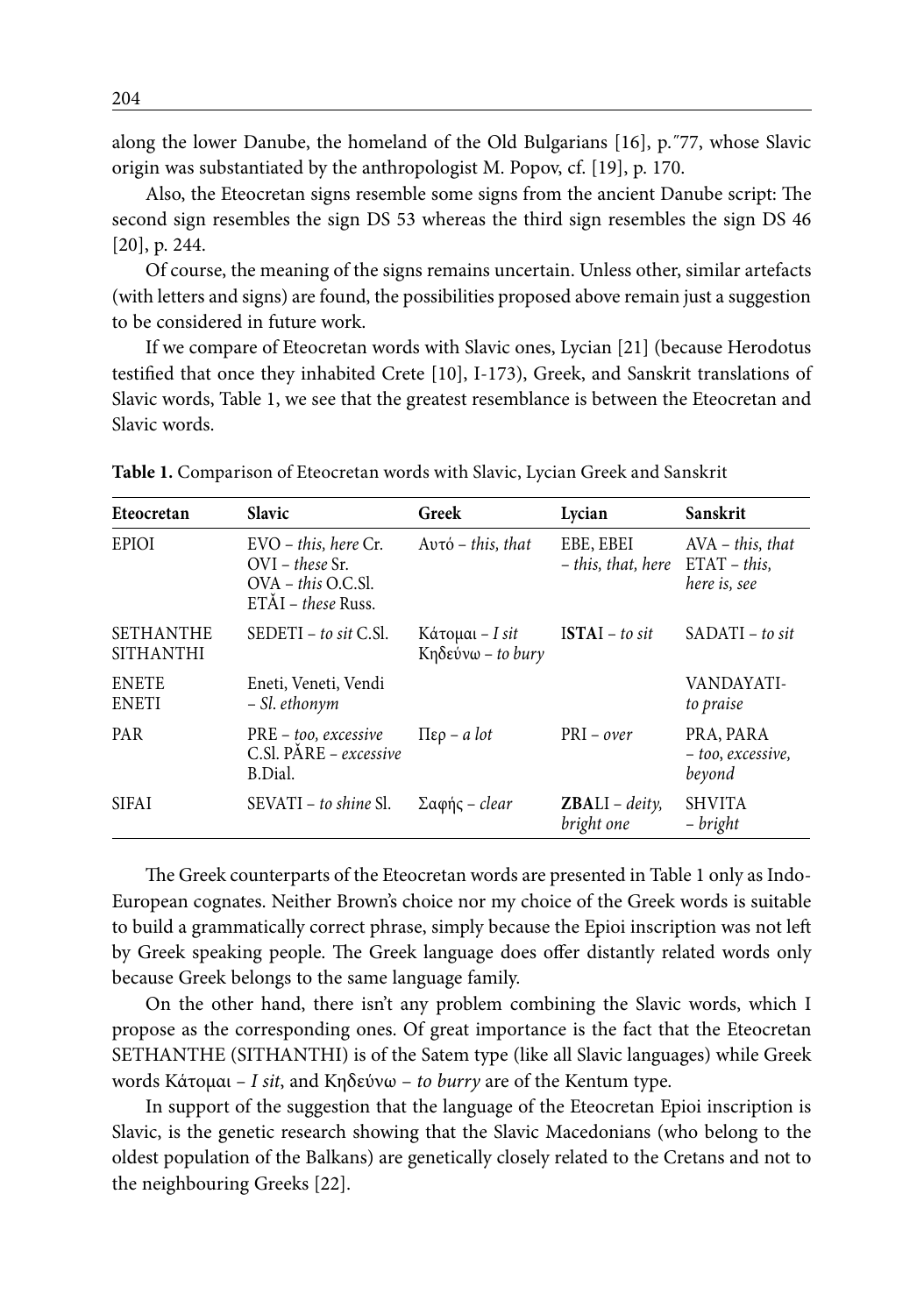## Conclusion

The Eteocretan Epioi inscription is most probably a funerary dedication to deceased Enetic noble (nobles), buried on Crete. Despite the fact that the function of the three sings (chiselled under the text) can not be determined with certainty, the presence of very similar signs in the runic system of the Slavic Bulgarians [8] gives more or less the right to claim connection between Eteocretans and Slavs. Further we can see that the affinity of the words from the Epioi inscription with the Slavic languages (Blg., Cz., Sl., Sr-Cr., Russ.) is remarkable, and the fact that the morphology of the Eteocretan inscription is identical to those of the Old Slavs (that of the Old Bulgarian nobleman Mostič, but also that of Old Bulgarian king Persian [17] p. 177 has also very similar build up) is one more confirmation that Eteocretan Eneti were in fact Slavic people, who still inhabited Crete at the end of the first millenium BC and weren't completely Graecised at that moment of time.

## Acknowledgement

*My sincere thankfulness to Prof. Dr. A. Perdih for his advices, and also to the reviewers for their suggestions and corrections.*

## References

- 1. R Brown, *Epioi "Psychro" inscription,* in: http://www.carolandray.plus.com/Eteocretan/Epioi.html
- 2. S Marinatos, *Γραμάτων διδασκάλια,* Minoica: Festschrift zum 80. Geburstag von Johannes Sundwall, Berlin, 1958
- 3. Hand written catalogue of the Giamalakis collection in the Archaeological Museum of Iraklion: http://www.carolandray.plus.com/Eteocretan/Epioi.html
- 4. B Kaldhol, personal letter to R. Brown, Dec. 2003, mentioned in: http://www.carolandray.plus.com/Eteocretan/Epioi.html
- 5. Ch Kritzas, The "Bilingual" inscription from Psychro (Crete). A coup de grâce, In: Gigli R (ed) Μεγάλαι Νάσοι, Studi dedicati a Giovanni Rizza per il suo ottanesimo compleano, Catania, 2004 (actually published in May 2006): http://www.carolandray.plus.com/Eteocretan/Epioi.html
- 6. J Chadwick, personal letter to R Brown-May 1982, mentioned in: http://www.carolandray.plus.com/Eteocretan/Epioi.html
- 7. R Brown, *Epioi "Psychro" inscription,* in: http://www.carolandray.plus.com/Eteocretan/PseudoTranslations.html
- 8. G Bakalov, P Delev, A Stamatov, A Fol, *Podbrani Izvori za Bulgarskata Istoria*, Tangra, TanNakRa, Sofia, 2005. (Г Бакалов, П Делев, А Стаматов, А Фол, *Подбрани Извори за Българската История*, Тангра, ТанНакРа, София, 2005)
- 9. Strabo, *Geography*, 4.4.1., Harvard University Press, London, 1995
- 10. Herodotus, I-173, *Het verslag van mijn onderzoek*, Sun, Nijmegen, 1995
- 11. I Duridanov, *Ezikat na Trakite,* DI Nauka i izkustvo, Sofia, 1976 (И Дуриданoв, *Езикът на Траките*, ДИ Наука и изкуство, София, 1976)
- 12. A Perdih, Private communication, November 2006 -11
- 13. J Chadwick, *Linear B en verwante schiften*, Fibula, Houten, 1990
- 14. S Hood, *The Home of the Heroes*, Thames and Hudson, London, 1997